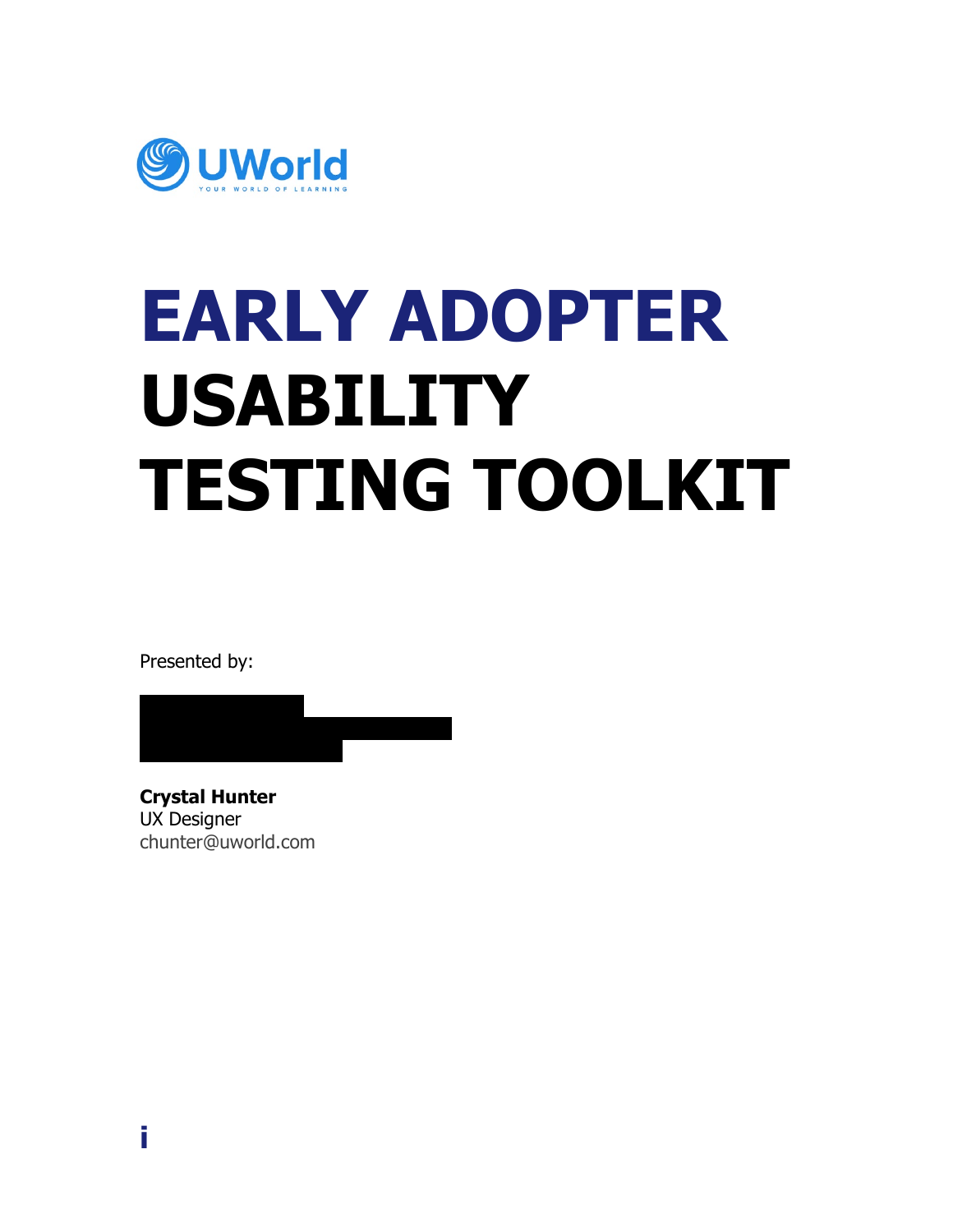# **CONTENTS**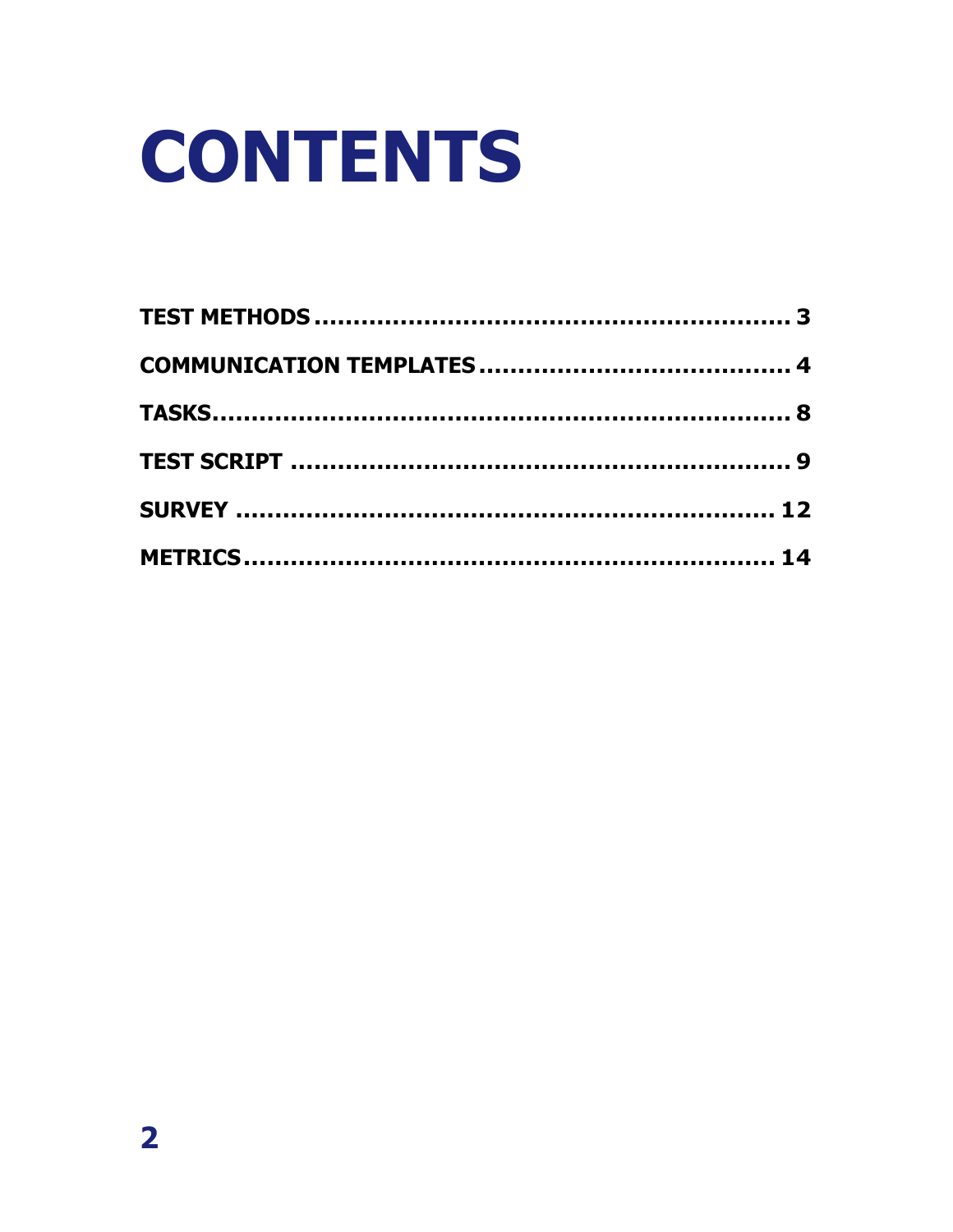## <span id="page-2-0"></span>**TEST METHODS**

For each rollout, select a testing method (or a combination of methods) to gather feedback from Early Adopter Program participants:

#### **MODERATED, IN-PERSON**

This form of testing allows the UX team to observe participants as they interact with the system. It also provides the opportunity to clarify feedback and ask follow-up questions.

#### **MODERATED, REMOTE**

Virtual testing can be conducted via Skype, Zoom or other meeting software. It allows the UX team to test with geographically dispersed participants at a low cost and allows the UX team to clarify feedback and ask follow-up questions.

#### **UNMODERATED, REMOTE**

Asynchronous testing allows the UX team to test with participants that cannot meet at a specific time or place. It can be administered via an online survey. The benefits include being able to run multiple tests at the same time. Participants may also feel more relaxed when not observed so closely.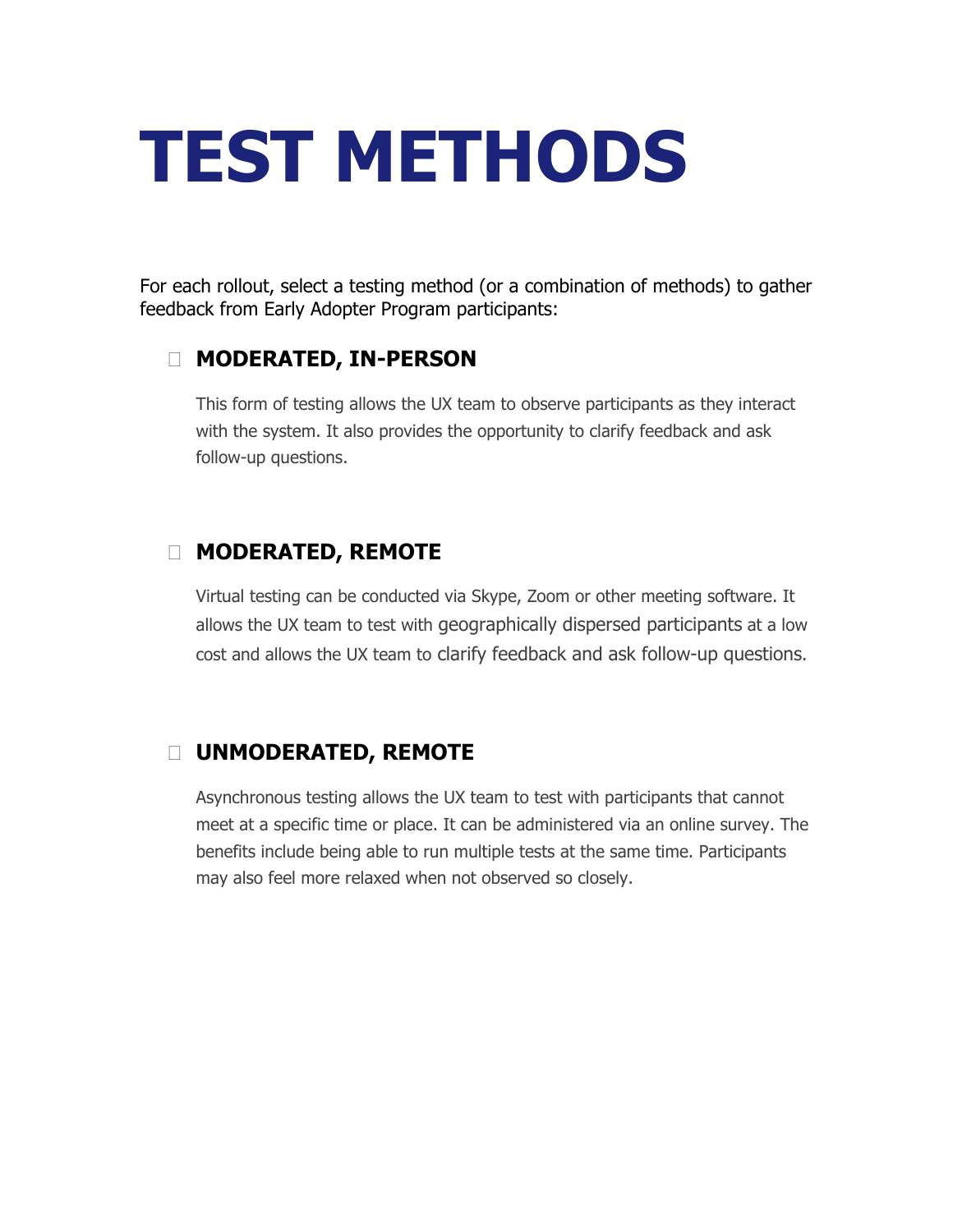# <span id="page-3-0"></span>**COMMUNICATION TEMPLATES**

For each rollout, select the communications required to conduct the test. Use the templates on the following pages, as needed:

- **UWorld Usability Test Consent Form**
- UWorld Usability Test Recruitment E-mail
- UWorld Usability Test Confirmation E-mail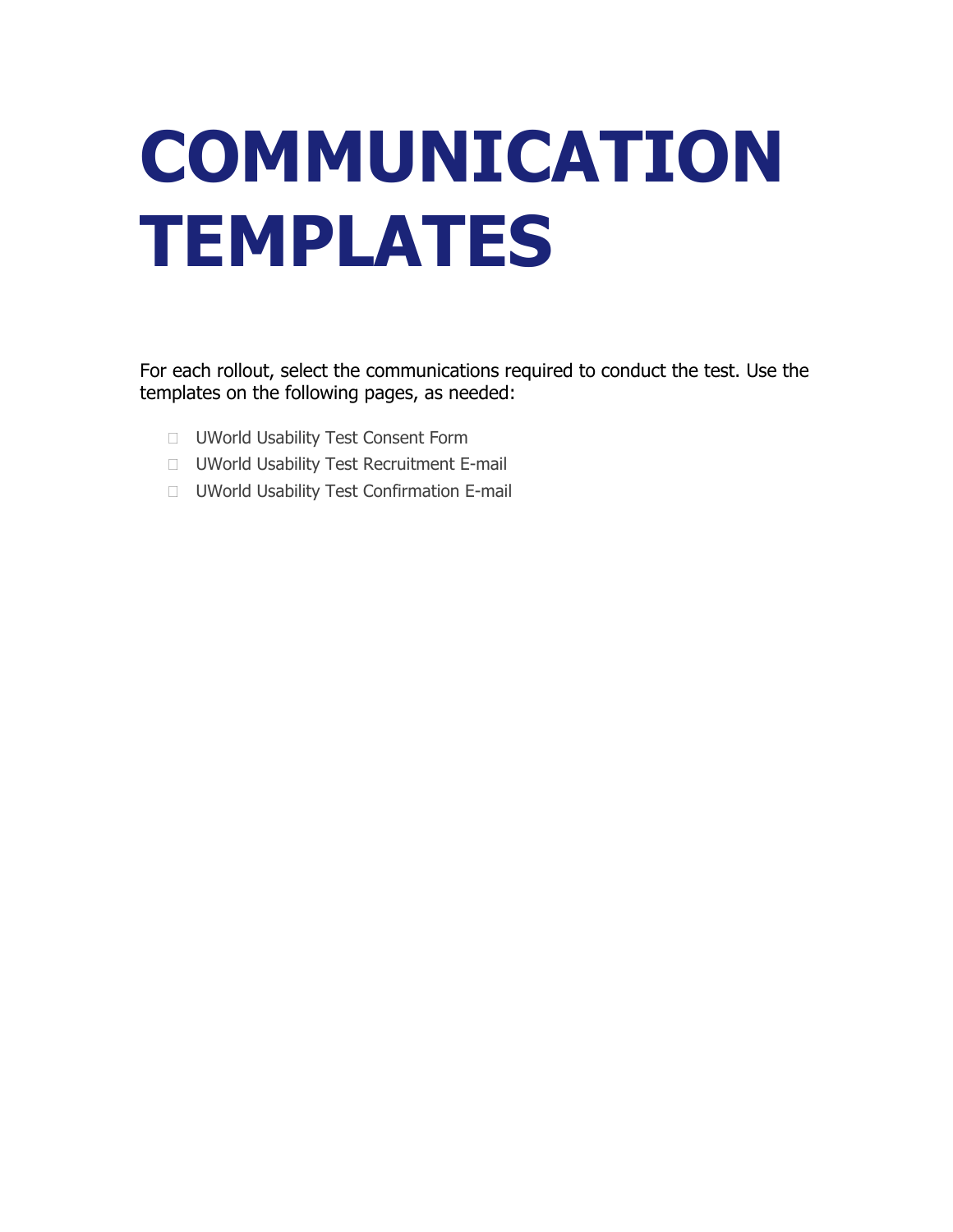### **UWorld Usability Test Consent Form (Moderated)**

Please read and sign this form.

I agree to participate in a usability test with UWorld. During the session I will be asked to complete tasks using the system and answer questions about my experience.

I understand and consent to the use and release of any recordings by UWorld. I understand that the information and recording are for research purposes only and that my name and image will not be used for any other purpose. I relinquish any rights to the recording and understand the recording may be copied and used by UWorld without further permission.

I understand that participation is voluntary, and I agree to immediately raise any concerns I might have.

If you have any questions after today, please contact *finsert name].* 

Please sign below to indicate that you have read and understand the information on this form and that any questions you might have about the session have been answered.

**\_\_\_\_\_\_\_\_\_\_\_\_\_\_\_\_\_\_\_\_\_\_\_\_\_\_\_\_\_\_\_\_\_\_\_\_\_\_\_\_\_\_\_\_\_\_\_\_\_\_\_\_** 

**\_\_\_\_\_\_\_\_\_\_\_\_\_\_\_\_\_\_\_\_\_\_\_\_\_\_\_\_\_\_\_\_\_\_\_\_\_\_\_\_\_\_\_\_\_\_\_\_\_\_\_\_** 

#### **DATE:**

**PLEASE PRINT YOUR NAME:** 

**\_\_\_\_\_\_\_\_\_\_\_\_\_\_\_\_\_\_\_\_\_\_\_\_\_\_\_\_\_\_\_\_** 

#### **PLEASE SIGN YOUR NAME:**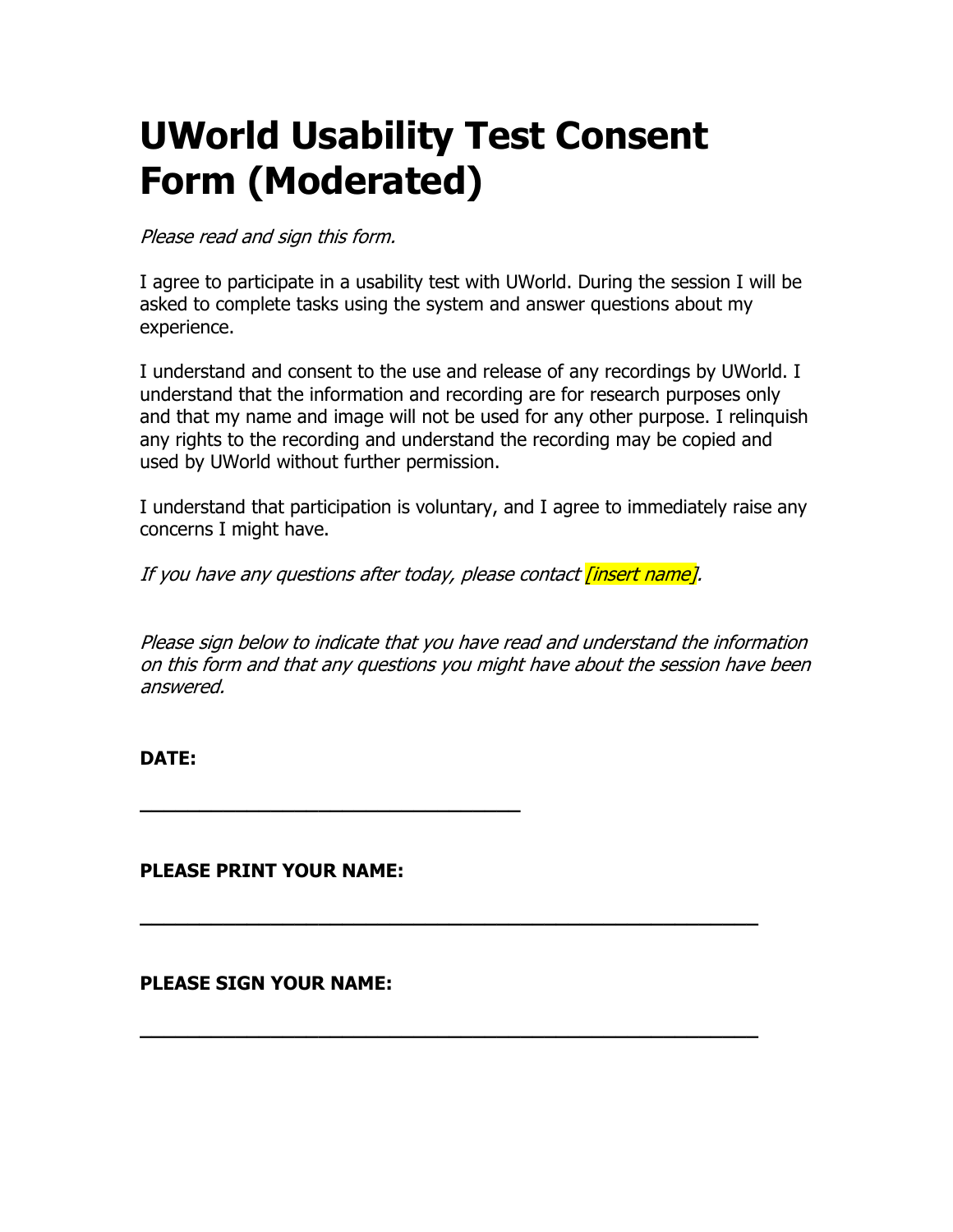### **RECRUITMENT EMAIL (MODERATED)**

**SUBJECT LINE:** Would you like to test the UWorld system?

Hello,

UWorld is running a usability study for [describe features]. In an effort to improve the system, we are looking for participants who would like to try these features and provide feedback.

#### **What will I be doing in a usability study?**

You will be asked to complete a few short tasks using the UWorld system. You will also be asked questions about your experience and perceptions of the system.

#### **How long is a session?** 15 – 20 minutes

#### **When and where?**

The study will be held on [DATE and TIME] at [PLACE OR MEETING LINK].

#### **Interested in participating?**

Please reply to this email or call me to ask any questions and schedule your session.

Thank you,

[SIGNATURE]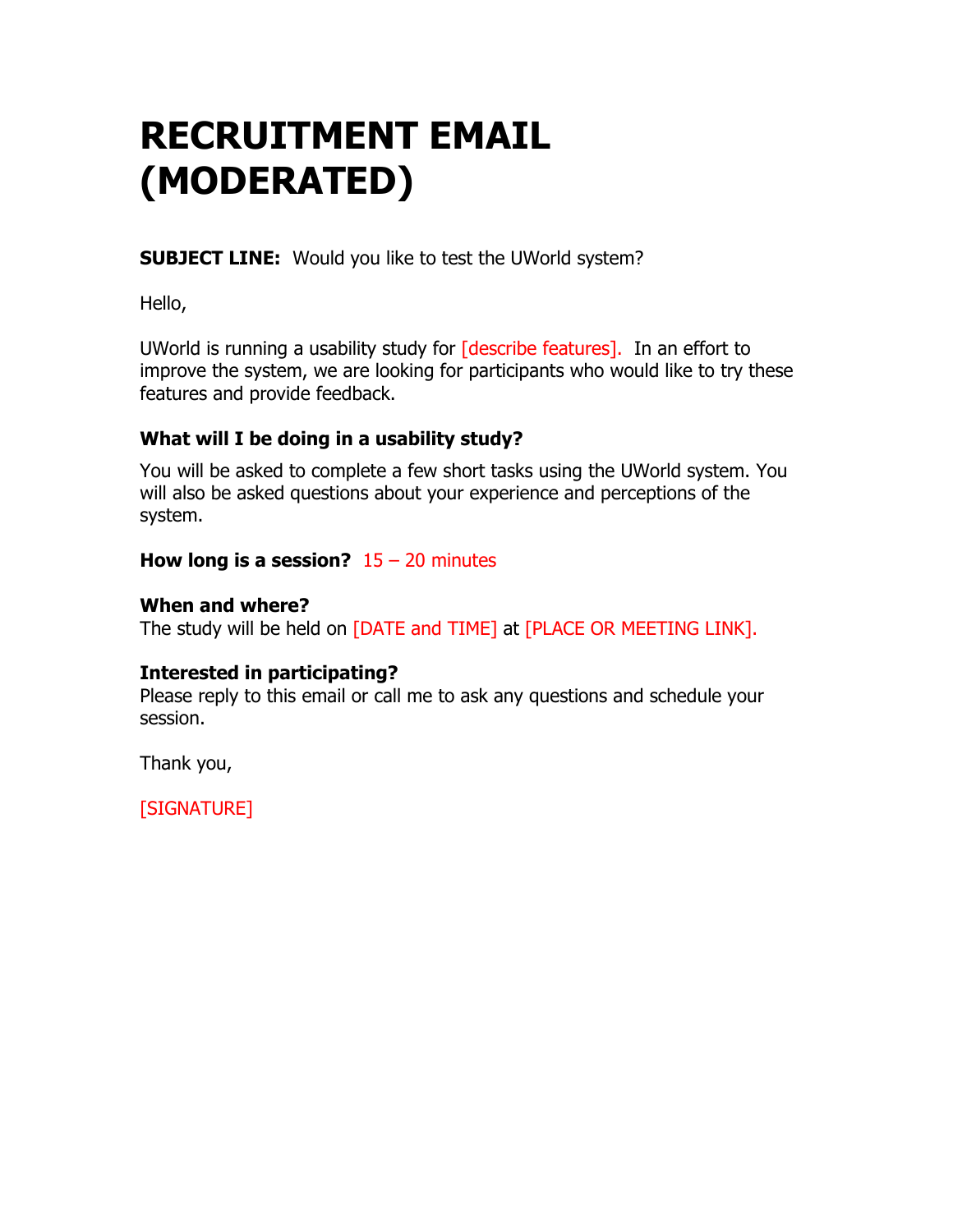### **CONFIRMATION EMAIL (MODERATED)**

**SUBJECT LINE:** Confirmation: Your participation in my usability study

Dear [PARTICIPANT NAME]:

Thank you for agreeing to participate in a UWorld usability test. As mentioned previously, you will be asked to complete a few tasks and share your thoughts about your experience. You won't need to prepare anything before the session. (update prep work statement, as needed)

You are scheduled to participate as follows:

**DATE:** [DAY, DATE] **TIME:** [TIME] **PLACE:** [ADDRESS OR MEETING LINK]

With your permission, the session will be recorded. UWorld will only use the recording to decide how to improve the system. Your name will not be used for any purpose beyond this session.

Thanks again!

[SIGNATURE]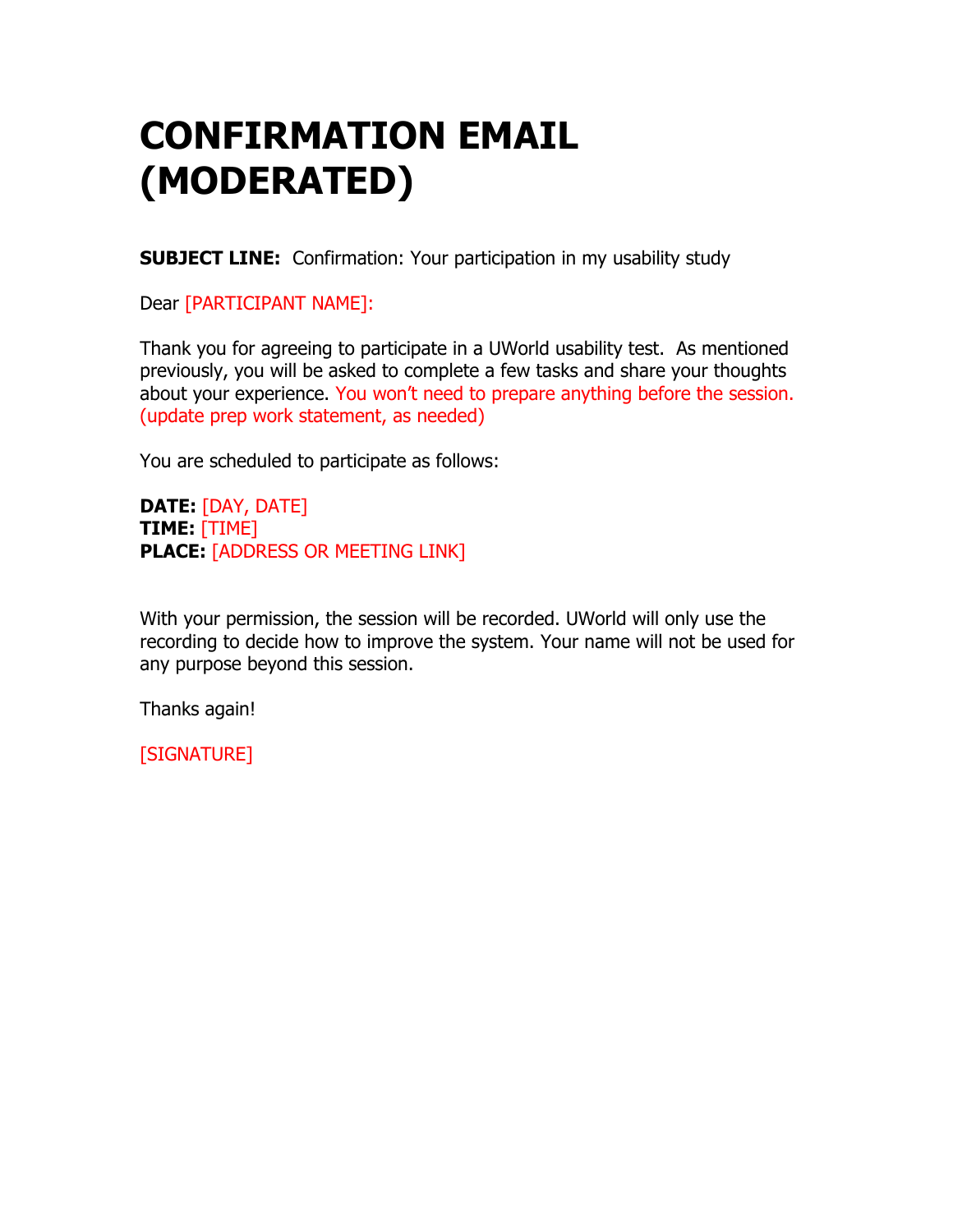<span id="page-7-0"></span>

For each rollout, list the tasks participants will be asked to complete during the test. There should be at least three:

#### **TASKS**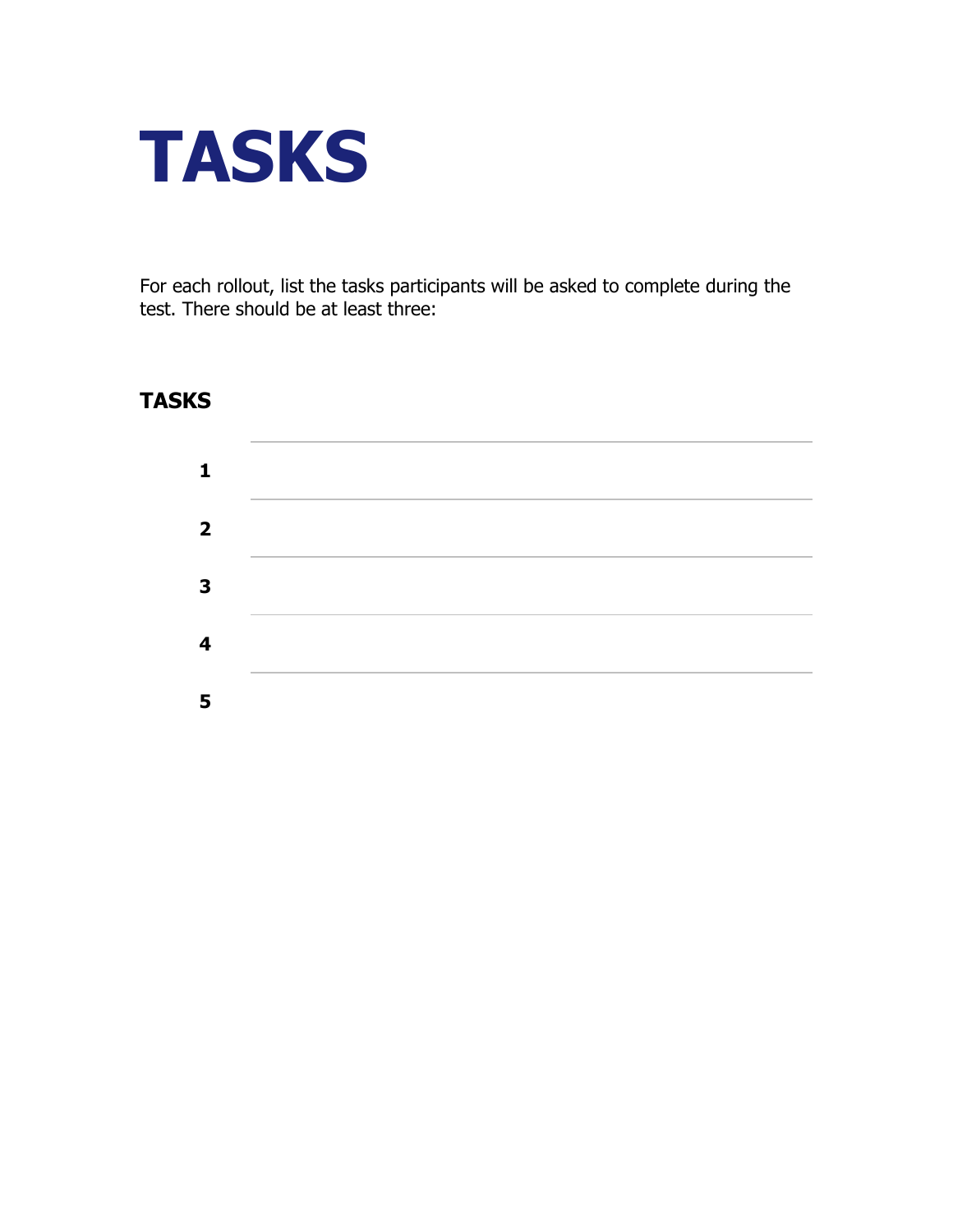## <span id="page-8-0"></span>**TEST SCRIPT**

Thank you for participating in this UWorld usability test. My name is **[NAME]** and I will be conducting this session with you today. It should take no more than 15 – 20 minutes.

During the session, I am going to ask you to complete a few tasks in the UWorld system. Our goal, at this stage, is to use your initial feedback to improve and build on our current feature set.

Please know that I am not testing you or your skills. Instead, I want to evaluate how intuitive the system currently is and identify opportunities to make it better for users just like you. In other words, sit back and relax  $-$  *you* are not being tested.

I'll start the session by asking a few questions about you and then we will open the system. Before we begin, do I have your permission to record the screen and your voice during the session?

What questions do you have before we start?

#### **Background Questions**

- What is your role? (e.g. student, faculty, admin)
- What school are you with?
- Have you used UWorld or similar systems in the past? If so, please explain.
- What do you hope UWorld or similar systems will help you accomplish? What pain points do you hope UWorld solves for you?

#### **Open-Ended Questions**

Looking the [SCREEN NAME]:

- What are your first impressions?
- How does it make you feel?
- What are you most likely to do first?
- What is clear to you?
- What is confusing to you?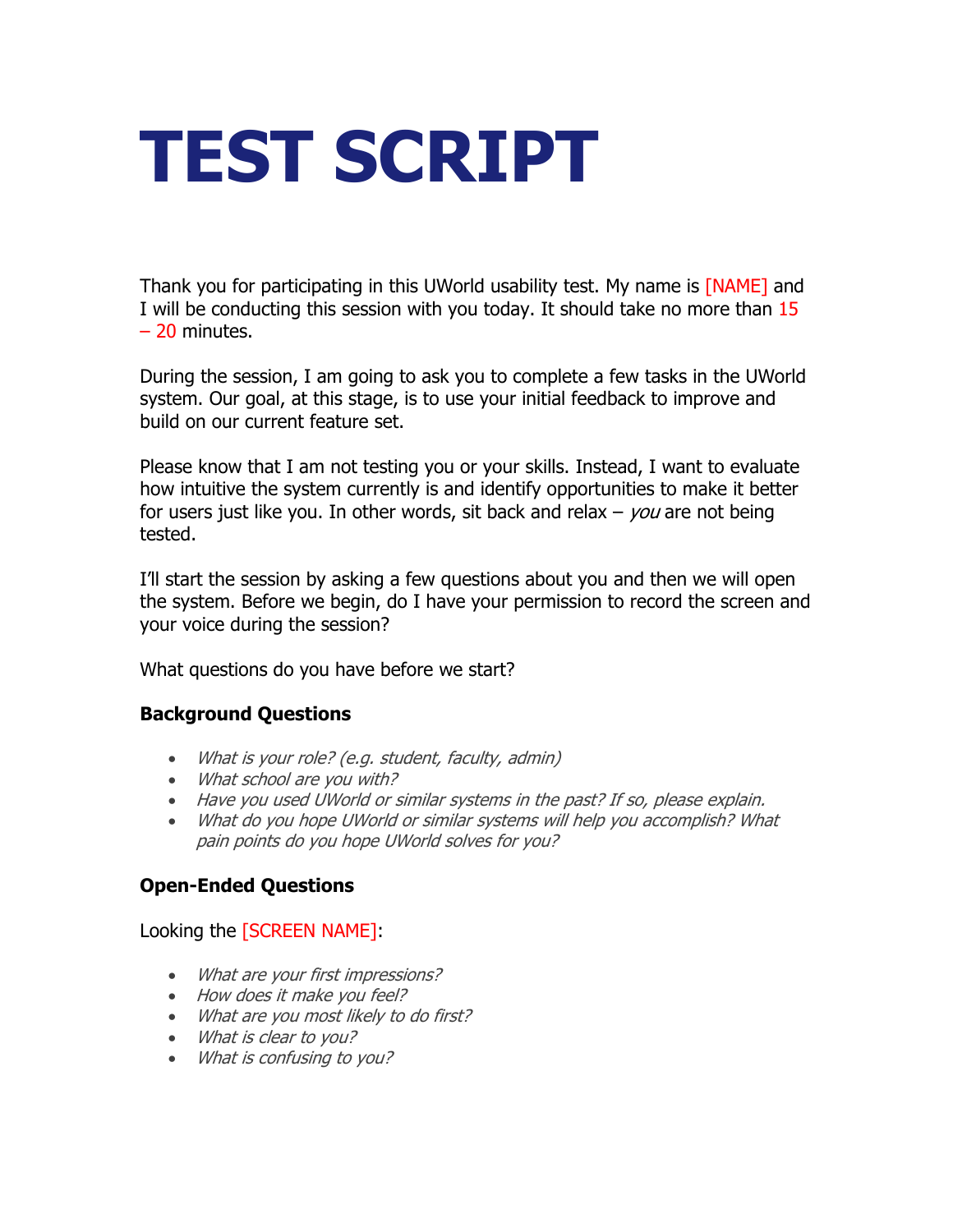#### **Direct Tasks**

- 1. [LIST TASK]
- 2. [LIST TASK]
- 3. [LIST TASK]
- 4. [LIST TASK]
- 5. [LIST TASK]

#### **Scenario Tasks**

- 1. Let's pretend you just [INSERT SCENARIO]. Now, [INSERT TASK].
- 2. Let's pretend you just [INSERT SCENARIO]. Now, [INSERT TASK].
- 3. Let's pretend you just [INSERT SCENARIO]. Now, [INSERT TASK].
- 4. Let's pretend you just [INSERT SCENARIO]. Now, [INSERT TASK].
- 5. Let's pretend you just [INSERT SCENARIO]. Now, [INSERT TASK].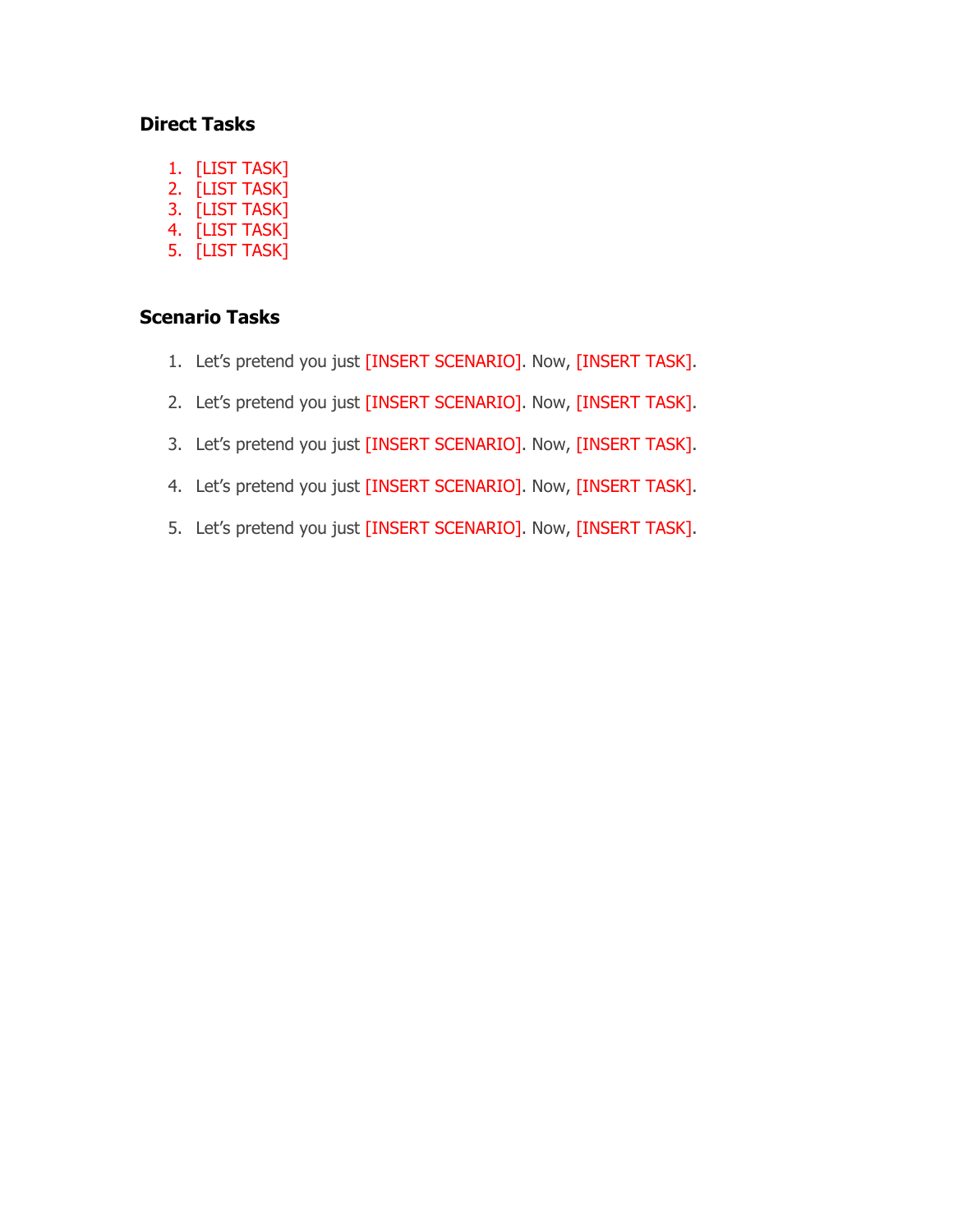#### **Close**

Thank you for participating in this usability test. Your feedback will help me improve the UWorld system.

Before we close, could you please rate two statements:



Thank you! Do you have any other questions or feedback for me before you go?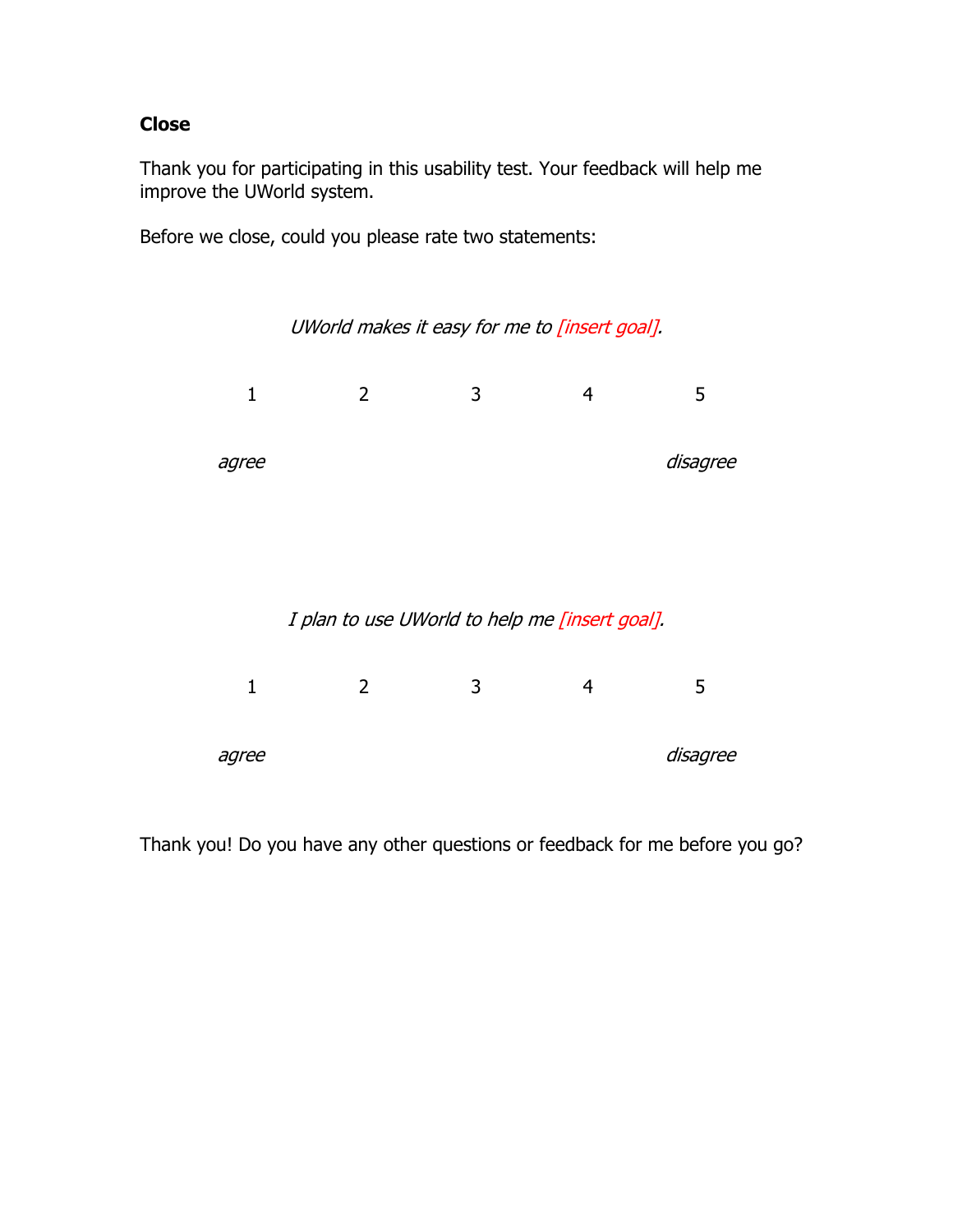<span id="page-11-0"></span>

Thank you for participating in this UWorld usability test. It should take you no more than 20 minutes.

As you complete the survey, you will be asked to complete a few tasks in the UWorld system. Our goal is to use your initial feedback to improve and build on our current feature set.

Please know that we are not testing you or your skills. Instead, we want to evaluate how well the system is working for users like you and identify opportunities to make it better. In other words, sit back and relax  $-$  you are not being tested.

#### **Questions**

- 1. Please select your role.
	- a. Student
	- b. Faculty
	- c. Administrator
	- d. Other [Please specify.]
- 2. Which district are you affiliated with?
	- a. [Insert districts from Early Adopter Program]
	- b. Other [Please specify.]
- 3. Have you used UWorld in the past?
	- a. Yes
	- b. No
- 4. What do you hope UWorld will help you accomplish? What pain points do you hope UWorld can solve for you?
- 5. Looking at the [SCREEN NAME], what are your first impressions? How does it make you feel?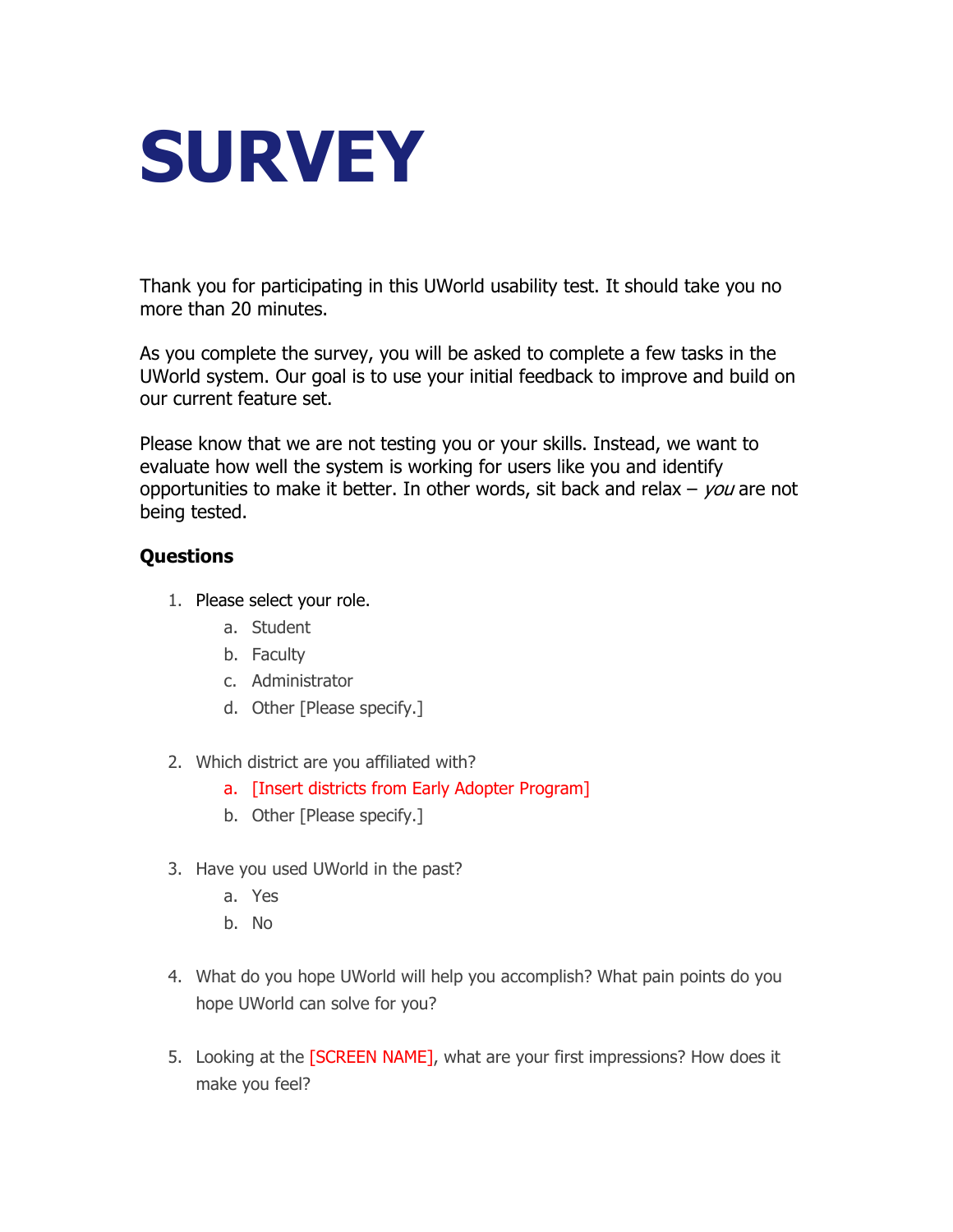- 6. Looking at the [SCREEN NAME], what are you most likely to do first? What is clear to you, and what is confusing?
- 7. Let's pretend you just [INSERT SCENARIO]. Now, [INSERT TASK].
- 8. Let's pretend you just [INSERT SCENARIO]. Now, [INSERT TASK].
- 9. Let's pretend you just [INSERT SCENARIO]. Now, [INSERT TASK].
- 10. UWorld makes it easy for me to *[insert goal].*

| agree |  | disagree |
|-------|--|----------|

11. UWorld makes it easy for me to *[insert goal].* 

|       | ∽ | ∽ |          |
|-------|---|---|----------|
|       |   |   |          |
| agree |   |   | disagree |

12. What else would you like UWorld to know about [insert features that are being tested]?